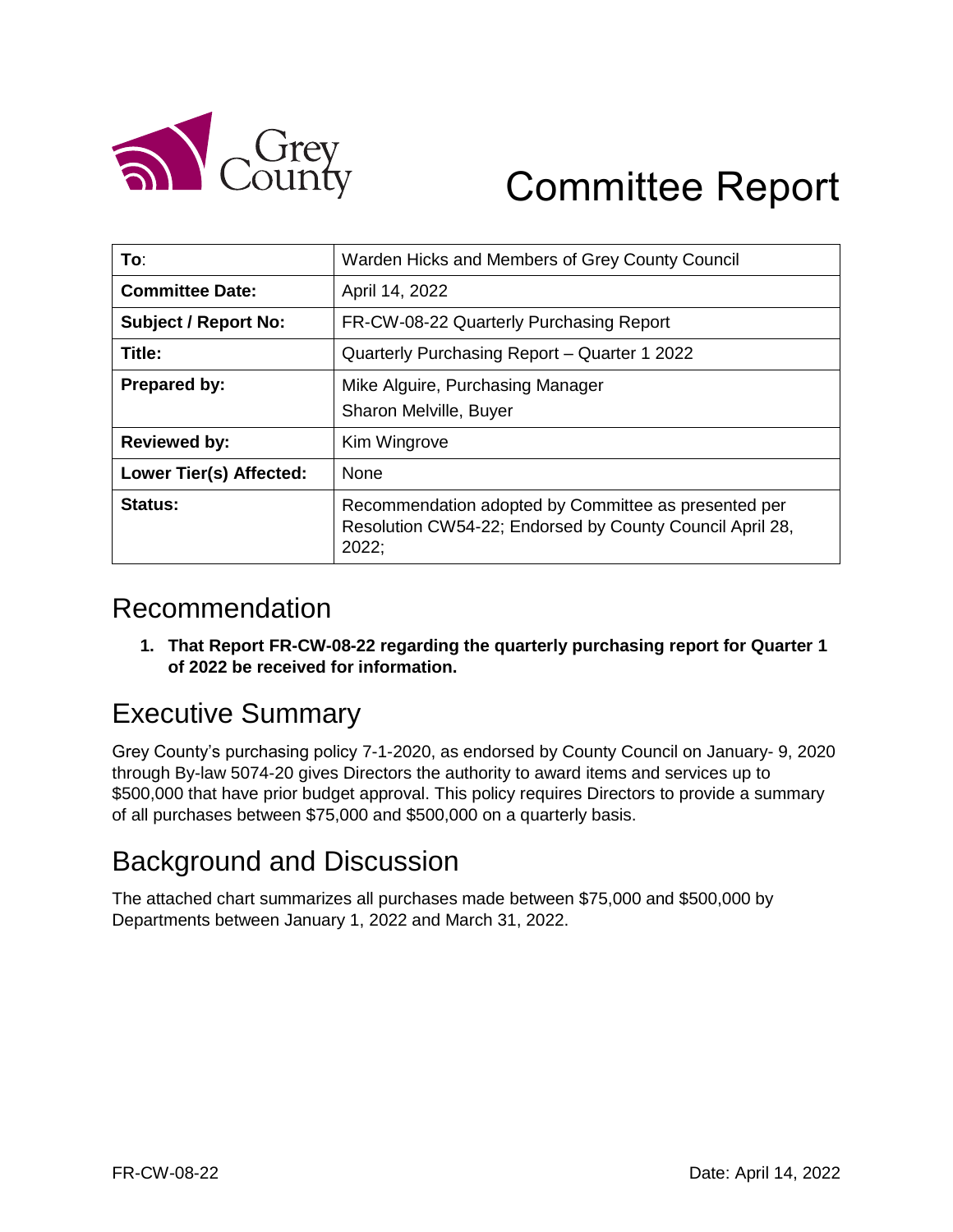#### **Department – Economic Development, Tourism and Culture**

| <b>Contract</b> | <b>Description</b>                                | # of<br><b>Bids</b> | <b>Awarded Bid</b>                                | <b>Approved</b><br><b>Amount</b> | <b>Awarded</b><br><b>Amount</b><br>(excl. HST) |
|-----------------|---------------------------------------------------|---------------------|---------------------------------------------------|----------------------------------|------------------------------------------------|
| RFQ-EDTC-01-22  | <b>Sydenham Parking</b><br><b>Lot Alterations</b> | 4                   | <b>Bluewater</b><br>Landscaping &<br>Construction | \$64,600                         | \$79,985*                                      |
| RFT-EDTC-04-22  | Heat Pump<br>Replacements at<br><b>Grey Roots</b> |                     | Maurice<br>Mechanical                             | \$350,000                        | \$368,782**                                    |

#### **Department – Transportation Services**

| <b>Contract</b> | <b>Description</b>            | # of<br><b>Bids</b> | <b>Awarded Bid</b>      | Approved<br><b>Amount</b> | <b>Awarded</b><br>Amount<br>(excl. HST) |
|-----------------|-------------------------------|---------------------|-------------------------|---------------------------|-----------------------------------------|
| RFT-TS-05-22    | Grey Road 10 Mill<br>and Pave | 3                   | E.C King<br>Contracting | \$274,800                 | \$202,621                               |

#### **Department – Housing Department**

| <b>Contract</b>      | <b>Description</b>                        | # of<br><b>Bids</b> | <b>Awarded Bid</b>       | Approved<br><b>Amount</b> | Awarded<br>Amount<br>(excl. HST) |
|----------------------|-------------------------------------------|---------------------|--------------------------|---------------------------|----------------------------------|
| <b>RFP-HOU-01-22</b> | 14 <sup>th</sup> Street W OS<br>Architect | 3                   | Allan-Avis<br>Architects | \$250,000                 | \$189,170                        |

## Legal and Legislated Requirements

None

## Financial and Resource Implications

\* the shortfall in RFQ-EDTC-01-22 will be funded from EDTC capital surplus per approval from Director of EDTC, and the CAO. Staff explored options for making changes in the scope to find savings or potentially defer some upgrades but revisions were limited as per engineer review. Upgrades are required in accordance with the approved site plan in order to make use of the entire building.